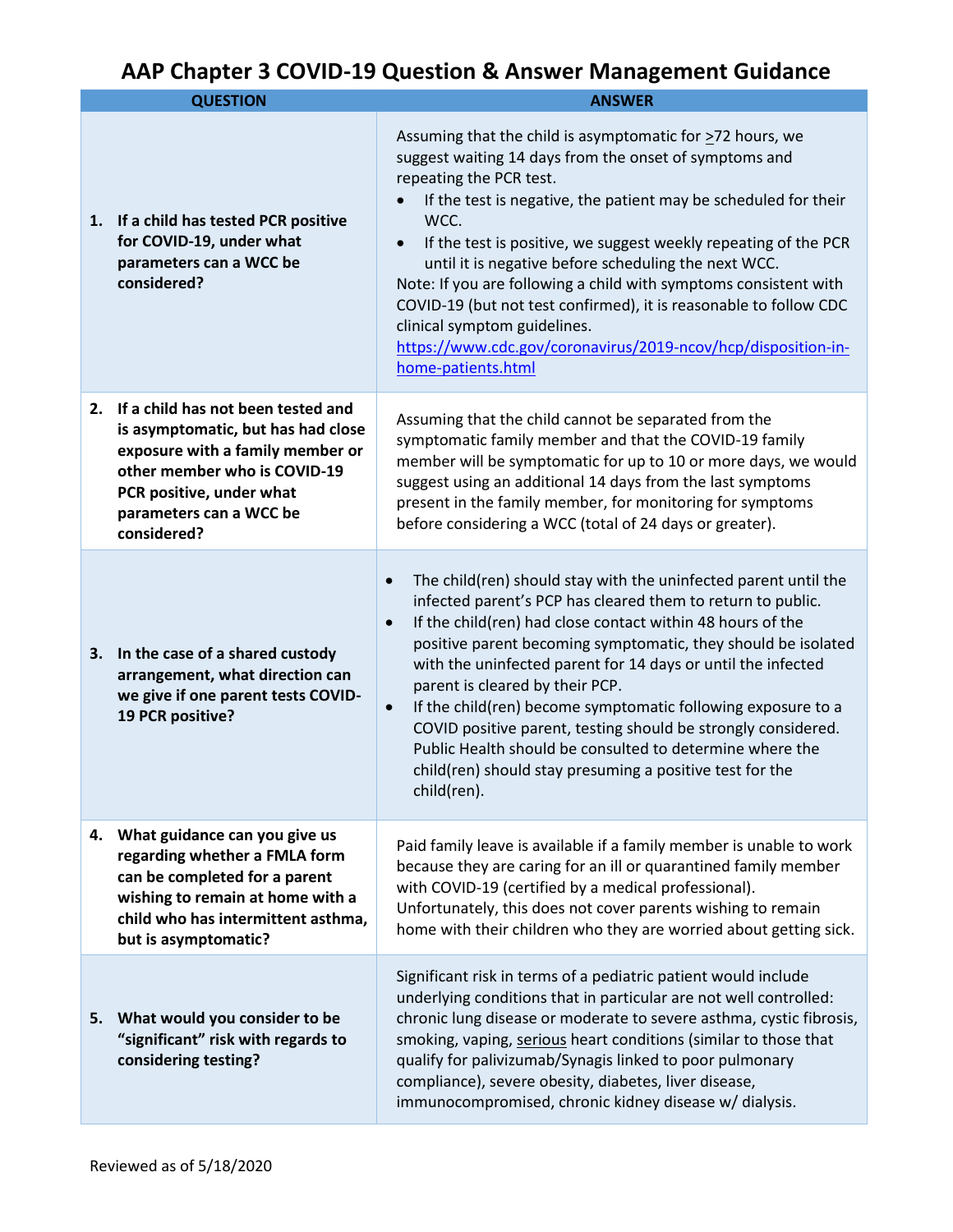## **AAP Chapter 3 COVID-19 Question & Answer Management Guidance**

| 6. Does mother to baby transmission<br>of COVID-19 occur during<br>pregnancy?                                                                                                              | It is felt that transmission of the SARS-CoV-2 virus during<br>pregnancy is unlikely, but that after birth, a newborn is<br>susceptible to person-to-person spread.                                                                                                                                                                                                                                                                                                                                                                                                                                                                                                                                                                                                                                                                                                                                                                                                                                   |
|--------------------------------------------------------------------------------------------------------------------------------------------------------------------------------------------|-------------------------------------------------------------------------------------------------------------------------------------------------------------------------------------------------------------------------------------------------------------------------------------------------------------------------------------------------------------------------------------------------------------------------------------------------------------------------------------------------------------------------------------------------------------------------------------------------------------------------------------------------------------------------------------------------------------------------------------------------------------------------------------------------------------------------------------------------------------------------------------------------------------------------------------------------------------------------------------------------------|
| 7. Is it safe for COVID-19 positive<br>mothers to breastfeed their<br>babies?                                                                                                              | Studies to date have not found the SARS-CoV-2 case in breast<br>milk. Expressed breast milk obtained via a dedicated breast pump<br>may be fed to infants by uninfected caregivers. Bearing in mind<br>that there are differing opinions from the Academy of<br>Breastfeeding Medicine, AAP, CDC and WHO policy makers with<br>regards to separating mothers and babies, mothers should decide<br>whether the choice of breastfeeding outweighs the risk of<br>spreading COVID-19 to their newborn. Mothers who decide to<br>breast feed should wear a facemask and wash their hands<br>thoroughly before each feeding.<br>https://services.aap.org/en/pages/2019-novel-coronavirus-covid-<br>19-infections/breastfeeding-guidance-post-hospital-discharge/                                                                                                                                                                                                                                           |
| 8. What is the preferred method of<br>collecting a sample for COVID-19<br><b>PCR testing?</b>                                                                                              | While acknowledging that the CDC has offered acceptable<br>alternatives of oropharyngeal, mid-turbinate and anterior nasal<br>swab collections, they also note that the nasopharyngeal (NP)<br>specimen is the preferred choice. We feel that the farther back<br>you go into the nose, the more likely are you are to have a<br>'sensitive' test to pick up virus. While a true NP swab causes great<br>discomfort, during this time of the COVID-19 pandemic, sensitivity<br>is more highly valued than comfort.                                                                                                                                                                                                                                                                                                                                                                                                                                                                                    |
| 9. What PPE should I be wearing<br>when collecting a COVID-19 PCR<br>swab?                                                                                                                 | We recommend that the specimen collector wear a gown, gloves,<br>N95 mask and face shield for NP specimen collections.                                                                                                                                                                                                                                                                                                                                                                                                                                                                                                                                                                                                                                                                                                                                                                                                                                                                                |
| 10. When performing a nebulizer<br>treatment, what protection should<br>I wear and how long do I need to<br>close down the exam room for at<br>our clinic (non-negative pressure<br>room)? | For aerosol generating procedures such as nebulized treatments<br>and deep suctioning, it is prudent to apply a similar time period<br>used for pathogens spread by an airborne route (e.g. measles).<br>Healthcare providers should not enter a room during a procedure<br>or to clean it without an N95 mask, gown, gloves and eye covering<br>until at least 1 hour has passed after completion of the procedure<br>(depending in part, on the room air exchanges /hour). After such<br>time, a regular mask can be substituted for an N95 mask during<br>cleaning. Before new clinical patients can be seen in that room<br>and (in reviewing CDC data), it is suggested to close down a room<br>for a minimum period of 1 hour after use, assuming at least 6 air<br>exchanges per hour.<br>https://www.cdc.gov/coronavirus/2019-ncov/infection-<br>control/infection-prevention-control-faq.html<br>https://www.cdc.gov/infectioncontrol/guidelines/environmental/<br>appendix/air.html#tableb1 |